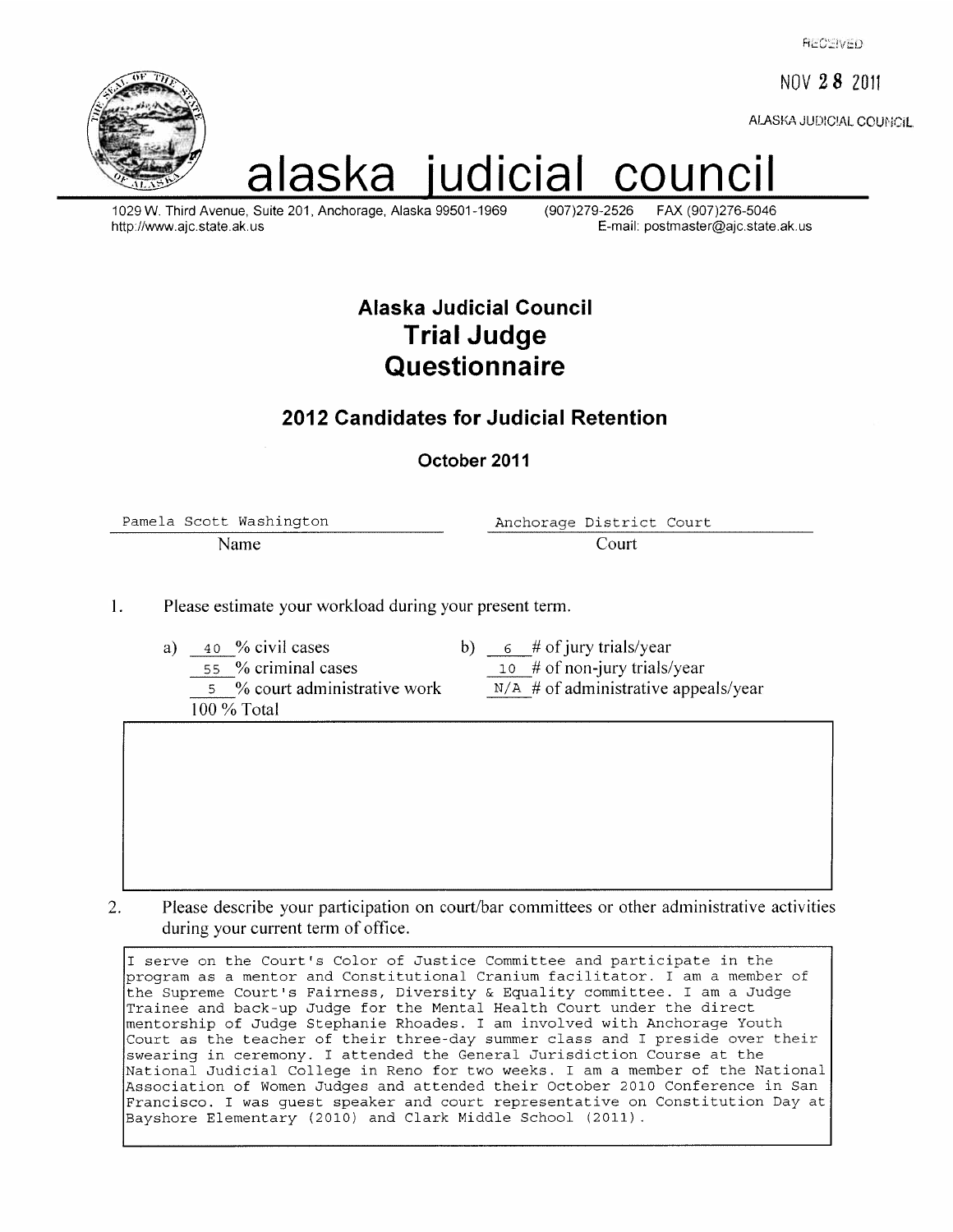$3.$ Please assess, in one or two paragraphs, your judicial performance during your present term. Appropriate areas of comment could include: satisfaction with your judicial role, specific contributions to the judiciary or the field of law, increases in legal knowledge and judicial skills, or other measures of judicial abilities that you believe to be important.

I have enjoyed every minute of my 14 months on the bench. I am very satisfied with job duties, responsibilities and experiences. The work is constant and I have adapted to the rhythm of the Anchorage District Court marked by the high volume of cases and pre-set daily hearings. The collegial community is awesome. The support of other judges has been priceless.

I have made contributions to the judiciary and the legal field through teaching the Anchorage Youth Court (AYC) law classes and hosting AYC students at the court house to view hearings and engage in mock trials. I also participated in all three days of the Court System's Color of Justice Program as a mentor and presenter. I continue to provide input on fairness and equal access on the Supreme Court's Fairness, Diversity & Equality Committee and am on a subcommittee addressing ways to get more natives and other minorities involved in the judiciary. I participate in Bench Bars held between the judiciary, criminal defense attorneys and prosecutors.

My legal knowledge and judicial skills are continually expanding. I attended the two-week General Jurisdiction Course and participated in all the breakout sessions with other newly appointed judges at the National Judicial College in Reno, Nevada. The course included extremely informative lectures on evidence, ethics, self-represented litigants, and judicial discretion. I attended the National Association of Women Judges' annual conference in San Francisco with four days of workshops and panel discussions in substantive and practical areas of being a judicial officer. I attended the Court sponsored New Judge training and all Judicial Conferences, and participated fully in all District Court Breakout Sessions on substantive and procedural areas common to practice in Alaska District Courts.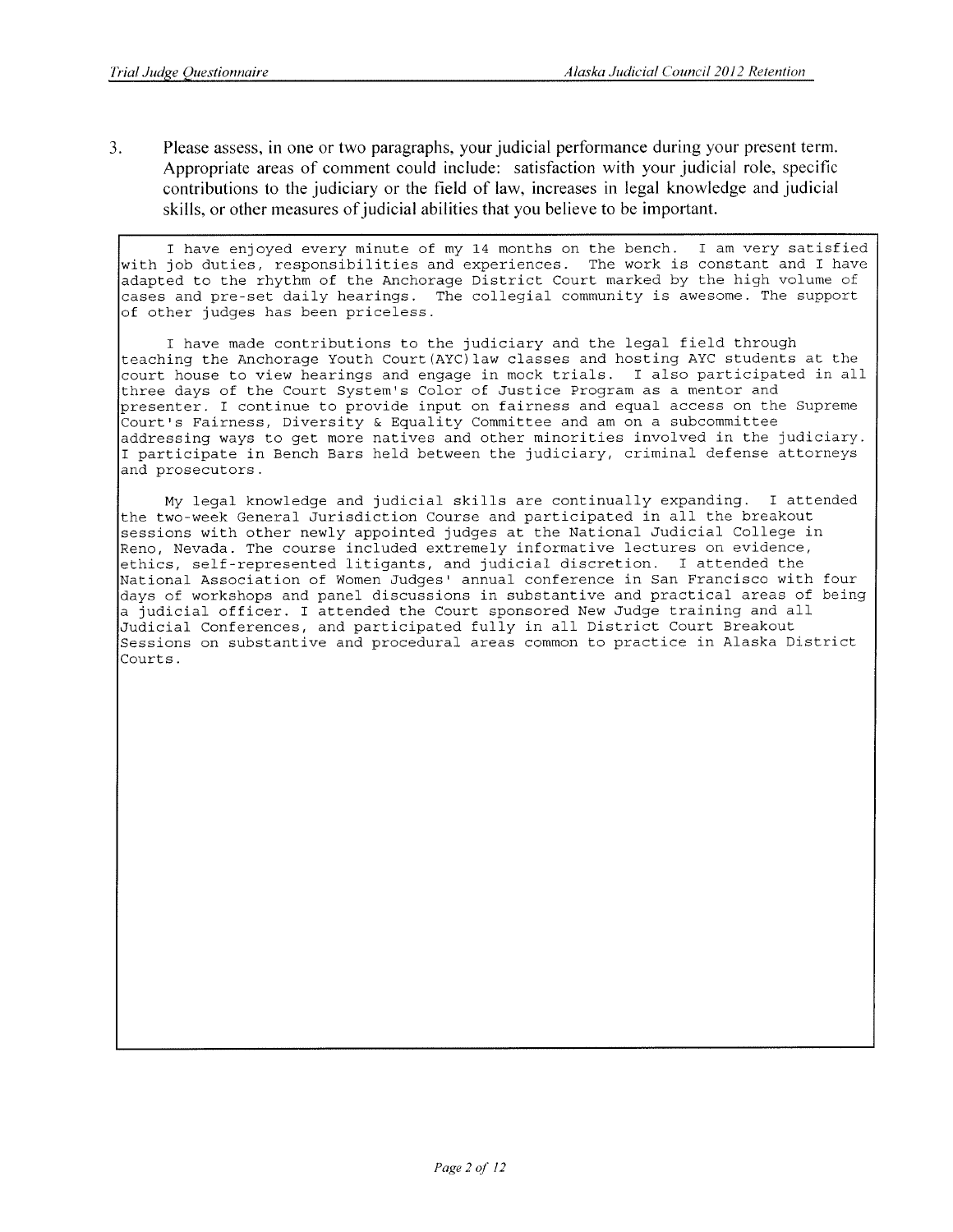- $\overline{4}$ . During your most recent term as a judge, have you:
	- a) had a tax lien filed or other collection procedure instituted against you by federal, state, or local authorities?  $\Box$  Yes  $\Box$  No
	- b) been involved in a non-judicial capacity in any legal proceeding whether as a party or otherwise?  $\Box$  Yes  $\Box$  No

c) engaged in the practice of law (other than as a judge)?  $\Box$  Yes  $\Box$  No

- $\Box$  Yes  $\Box$  No d) held office in any political party?
- $\Box$  Yes  $\Box$  No e) held any other local, state or federal office?
- f) had any complaints, charges or grievances filed against you with the Alaska Commission on Judicial Conduct, the Alaska Bar Association, or with the Alaska Court System that resulted in public proceedings or sanctions?  $\Box$  Yes  $\Box$  No
- $5<sub>1</sub>$ If your answer to any of the questions above is "yes," please give full details, including dates, facts, case numbers and outcomes.

6. Please provide any other information which you believe would assist the Council in conducting its evaluations and in preparing its recommendations for the 2012 retention elections.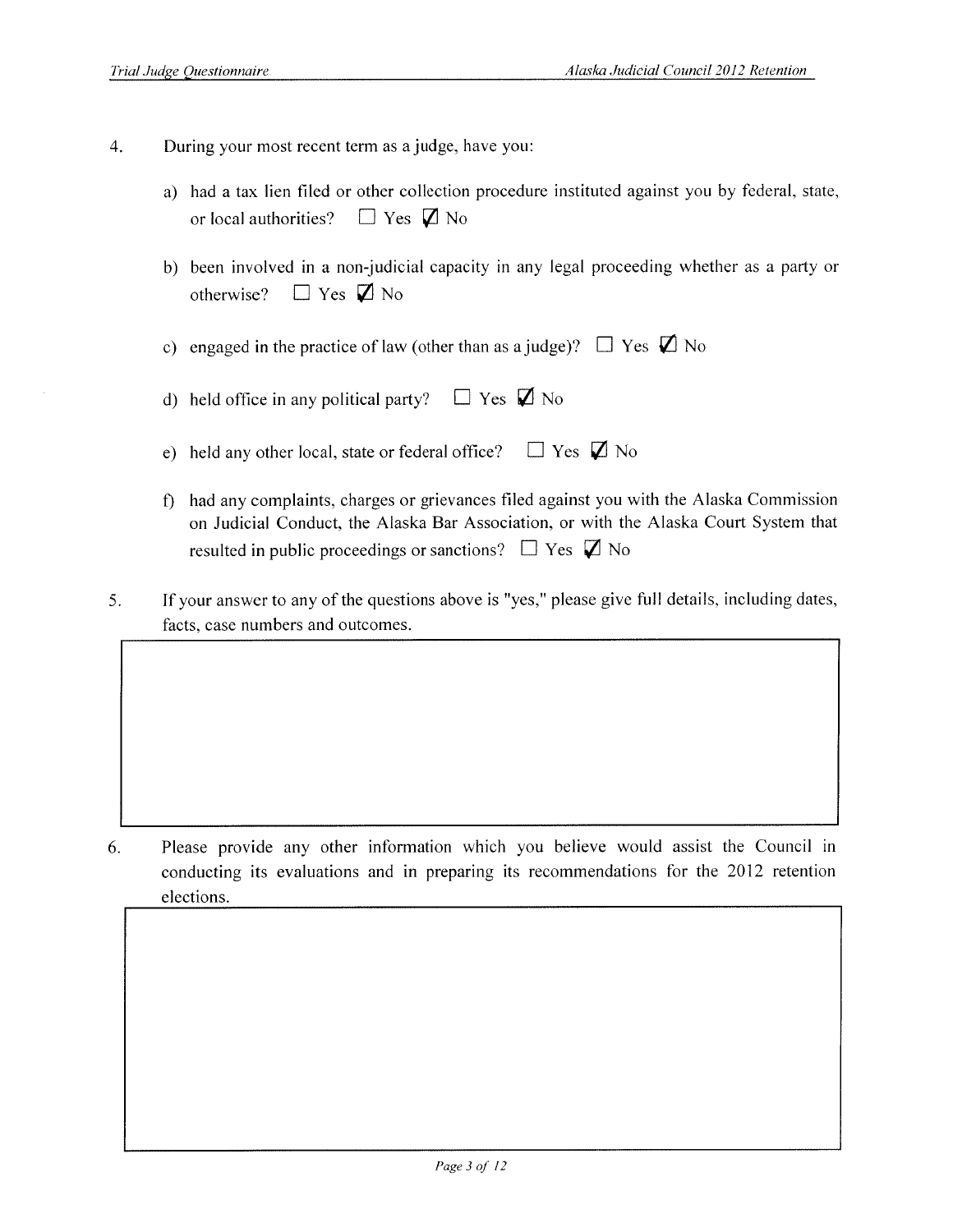#### For questions 7 through 10 please do not list any cases that have pending issues in your court.

 $7.$ Please list your three most recent jury trials including case names and numbers. Please list the names, current addresses, including zip codes and suite numbers where applicable, of each attorney involved in these trials. (Attach additional pages if necessary.)

|                   |                                                                      | <b>Case Number 1</b>       |                                         |  |  |  |
|-------------------|----------------------------------------------------------------------|----------------------------|-----------------------------------------|--|--|--|
| Case Name: MOA    |                                                                      |                            | Case Number: 3AN-M11-5634 CR            |  |  |  |
|                   | v. David Allan Washington                                            |                            |                                         |  |  |  |
|                   |                                                                      | <b>Attorneys Involved:</b> |                                         |  |  |  |
|                   | Name: Michael Graper<br>the control of the control of the control of |                            | Name: Matthew Michalski                 |  |  |  |
|                   | Address: 737 M Street                                                |                            | Address: 632 W. 6th Avenue, #210        |  |  |  |
|                   | City, State, Zip: Anchorage, AK 99501                                |                            | City State, Zip: Anchorage, AK<br>99501 |  |  |  |
| Name.             |                                                                      |                            |                                         |  |  |  |
| Address:          |                                                                      |                            | Name:                                   |  |  |  |
| City, State, Zip: |                                                                      |                            | Address:                                |  |  |  |
|                   |                                                                      |                            | City, State. Zip:                       |  |  |  |
|                   |                                                                      |                            |                                         |  |  |  |
|                   |                                                                      | <b>Case Number 2</b>       |                                         |  |  |  |
| Case Name: SOA    |                                                                      |                            | Case Number: $3AN-09-5359$ CR           |  |  |  |
|                   | v. Jonathan Jarnig                                                   |                            |                                         |  |  |  |
|                   |                                                                      | <b>Attorneys Involved:</b> |                                         |  |  |  |
|                   | Name: Grace Lee                                                      |                            | Name: Jason Gist                        |  |  |  |
| Address:          | 900 W. 5th Avenue, #200                                              |                            | Address: 310 K Street, #520             |  |  |  |
|                   | City, State, Zip: Anchorage, AK 99501                                |                            | City, State, Zip: Anchorage, AK 99501   |  |  |  |
|                   |                                                                      |                            |                                         |  |  |  |
| Name:             |                                                                      |                            |                                         |  |  |  |
| Address:          |                                                                      |                            |                                         |  |  |  |
| City, State, Zip: |                                                                      |                            | City, State, Zip:                       |  |  |  |
|                   |                                                                      |                            |                                         |  |  |  |
|                   |                                                                      | <b>Case Number 3</b>       |                                         |  |  |  |
| Case Name: SOA    |                                                                      |                            | Case Number: 3AN-10-10002 CR            |  |  |  |
|                   |                                                                      |                            |                                         |  |  |  |
| ν.                | Rolando Washington                                                   |                            |                                         |  |  |  |
|                   |                                                                      | <b>Attorneys Involved:</b> |                                         |  |  |  |
|                   | Name: Samatha Cherot                                                 | Name.                      | Ann Preston                             |  |  |  |
| Address:          | 900 W. 5th Avenue, #200                                              | Address:                   | 310 K Street,<br>#520                   |  |  |  |
| City, State, Zip: | Anchorage, AK 99501                                                  | City, State, Zip:          | 99501<br>Anchorage,<br>AК               |  |  |  |
| Name:             |                                                                      | Name:                      |                                         |  |  |  |
| Address:          |                                                                      | Address:                   |                                         |  |  |  |
| City, State, Zip: |                                                                      | City, State, Zip:          |                                         |  |  |  |
|                   |                                                                      |                            |                                         |  |  |  |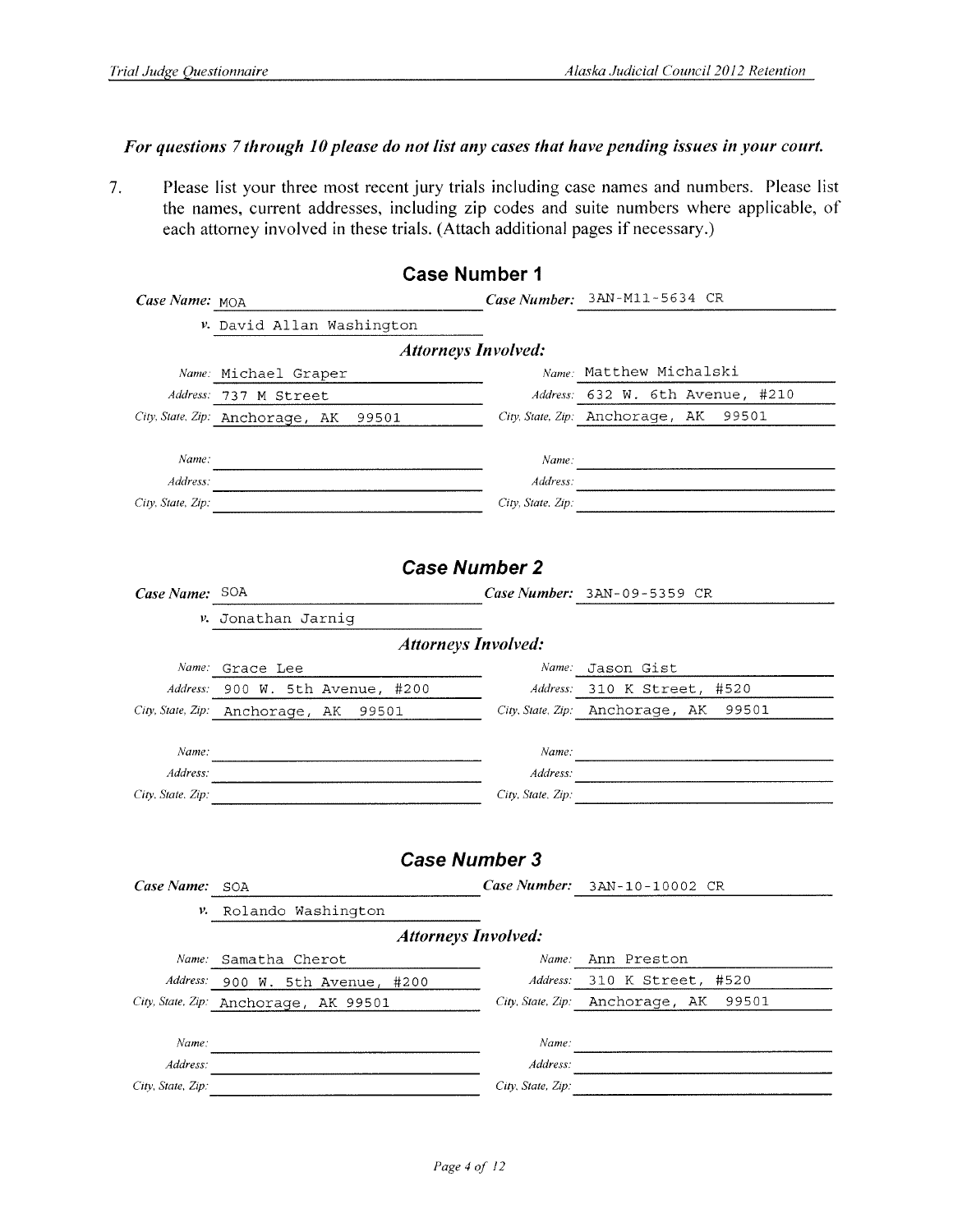Please list your three most recent non-jury trials including case names and numbers. Please  $\delta$ . list the names, current addresses, including zip codes and suite numbers where applicable, of each attorney involved in these trials. (Attach additional pages if necessary.)

|                   | <b>Case Number 1</b>                  |                     |                                       |
|-------------------|---------------------------------------|---------------------|---------------------------------------|
|                   | Case Name: Nancy Gabbert              |                     | Case Number: 3AN-10-6248 CI           |
|                   | v. Jonathan Lyons                     |                     |                                       |
|                   | <b>Attorneys Involved:</b>            |                     |                                       |
|                   | Name: Pro Per: Nancy Gabbert          |                     | Name: John Pharr                      |
|                   | Address: P.O. BOX 221932              |                     | Address: 733 W. 4th Avenue, #308      |
|                   | City. State, Zip: Anchorage, AK 99501 |                     | City, State, Zip: Anchorage, AK 99501 |
|                   |                                       |                     |                                       |
| Name:             |                                       |                     | Name:                                 |
| Address:          |                                       |                     |                                       |
| City, State, Zip: |                                       |                     | City, State, Zip:                     |
|                   |                                       |                     |                                       |
|                   |                                       |                     |                                       |
|                   | <b>Case Number 2</b>                  |                     |                                       |
|                   | Case Name: Cordova Square             |                     | Case Number: 3AN-10-6646              |
|                   | v. John Kohari aka John Allen         |                     |                                       |
|                   | <b>Attorneys Involved:</b>            |                     |                                       |
|                   | Name: Pro Per: John Allen             |                     | Name: Todd Timmerman                  |
|                   | Address: 1101 Cordova St. #329        |                     | Address: 717 K Street                 |
|                   | City, State, Zip: Anchorage, AK 99501 |                     | City, State, Zip: Anchorage, AK 99501 |
|                   |                                       |                     |                                       |
| Name:             |                                       |                     | Name:                                 |
| Address:          |                                       | Address:            |                                       |
| City, State, Zip: |                                       |                     | City, State. Zip:                     |
|                   |                                       |                     |                                       |
|                   |                                       |                     |                                       |
|                   | <b>Case Number 3</b>                  |                     |                                       |
| Case Name:        |                                       | <b>Case Number:</b> |                                       |
| ν.                |                                       |                     |                                       |
|                   | <b>Attorneys Involved:</b>            |                     |                                       |
| Name:             |                                       | Name:               |                                       |
| Address:          |                                       | Address:            |                                       |
| City. State, Zip: |                                       | City, State, Zip:   |                                       |
|                   |                                       |                     |                                       |
| Name:             |                                       | Name:               |                                       |
| Address:          |                                       | Address:            |                                       |
| City. State, Zip: |                                       | City. State, Zip:   |                                       |
|                   |                                       |                     |                                       |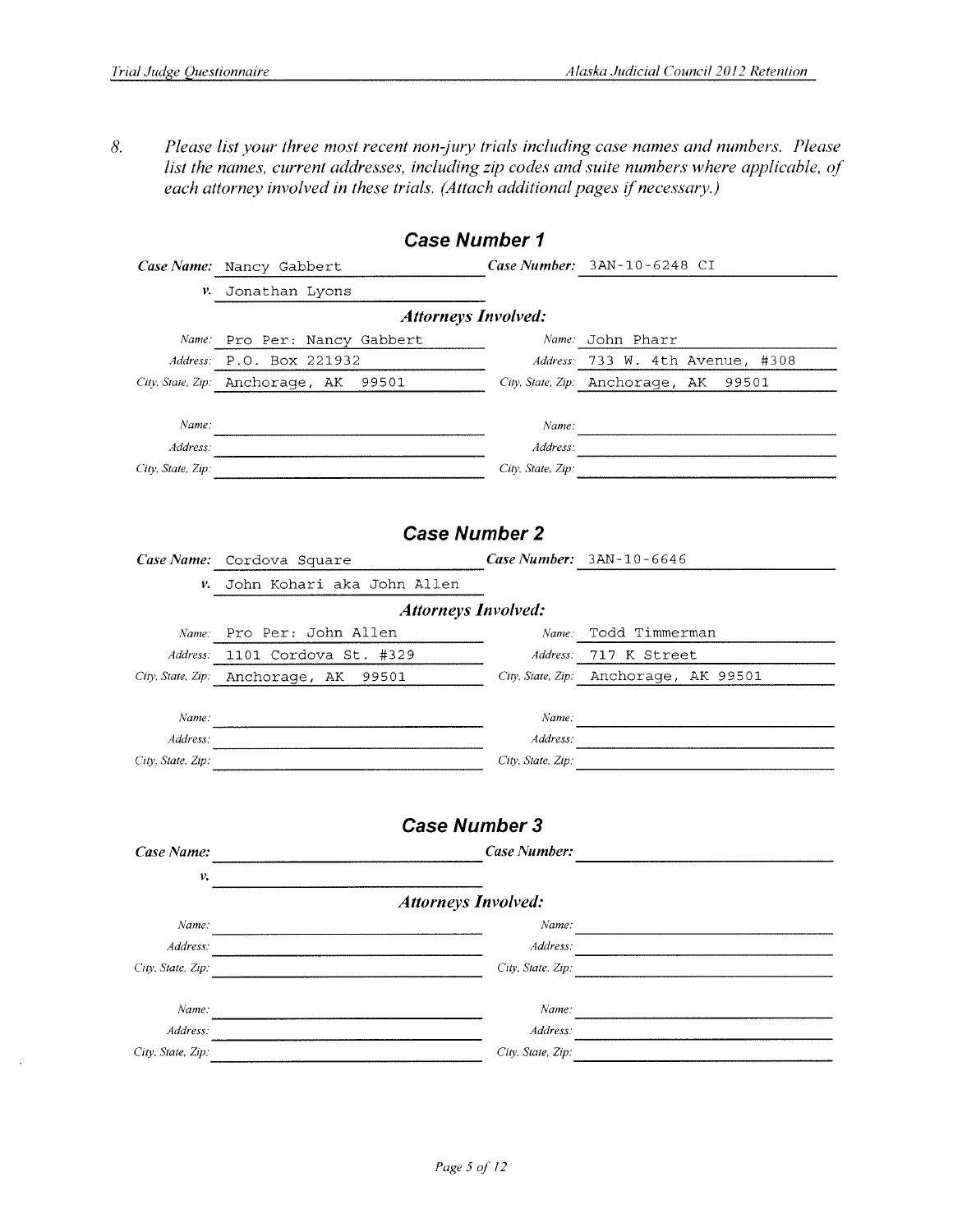9. Please list your three most recent cases, including case names and numbers, which did not go to trial, but on which you did significant work (such as settlement conference, hearings, motion work, etc.). Please list the names, current addresses, including zip codes and suite numbers where applicable, of each attorney involved in these cases. (Attach additional pages if necessary.)

 $\ddot{\phantom{a}}$ 

 $\overline{a}$ 

|                   |                                          | <i><b>Case Number 1</b></i> |                                          |
|-------------------|------------------------------------------|-----------------------------|------------------------------------------|
| Case Name: MOA    |                                          |                             | Case Number: 3AN-10-11788 CR             |
| ν.                | Dewey Hoffman                            |                             |                                          |
|                   |                                          | <b>Attorneys Involved:</b>  |                                          |
| Name:             | Michael Graper                           | Name:                       | Matt Michalski                           |
| Address:          | 737 M Street                             | Address:                    | 632 W. 6th Avenue, #210                  |
|                   | City, State, Zip: Anchorage, AK<br>99501 | City, State, Zip:           | Anchorage, AK<br>99501                   |
| Name:             |                                          | Name:                       |                                          |
| Address:          |                                          | Address:                    |                                          |
| City, State, Zip: |                                          | City, State, Zip:           |                                          |
|                   |                                          |                             |                                          |
|                   |                                          | <b>Case Number 2</b>        |                                          |
| Case Name:        | SOA                                      |                             | Case Number: $3AN-10-4002$ CR            |
| v.                | Charles Avery                            |                             |                                          |
|                   |                                          | <b>Attorneys Involved:</b>  |                                          |
| Name:             | Michael Logue                            | Name:                       | Daniel Martin                            |
| Address:          | 737 M Street                             | Address:                    | 310 K Street,<br>#520                    |
| City, State, Zip: | 99501<br>Anchorage, AK                   |                             | City, State, Zip: Anchorage, AK<br>99501 |
| Name:             |                                          | Name:                       |                                          |
| Address:          |                                          | Address:                    |                                          |
| City, State, Zip: |                                          | City, State, Zip:           |                                          |
|                   |                                          |                             |                                          |
|                   |                                          |                             |                                          |
|                   |                                          | <b>Case Number 3</b>        |                                          |
| Case Name:        | <b>MOA</b>                               |                             | Case Number: $3AN-M-10-10702$ CR         |
| ν.                | Emily Zurfluh                            |                             |                                          |
|                   |                                          | <b>Attorneys Involved:</b>  |                                          |
| Name:             | Senecca Theno                            |                             | Name: Frederick Sloan                    |
|                   | 632 w. 6th Avenue, #210                  | Address:                    | 3003 Minnesota Dr., #301                 |
|                   | 99501<br>City, State, Zip: Anchorage, AK |                             | City, State, Zip: Anchorage, AK<br>99503 |
|                   |                                          |                             |                                          |
| Name:             |                                          | Name:                       |                                          |
| Address:          |                                          | Address:                    |                                          |
| City, State, Zip: |                                          | City, State, Zip:           |                                          |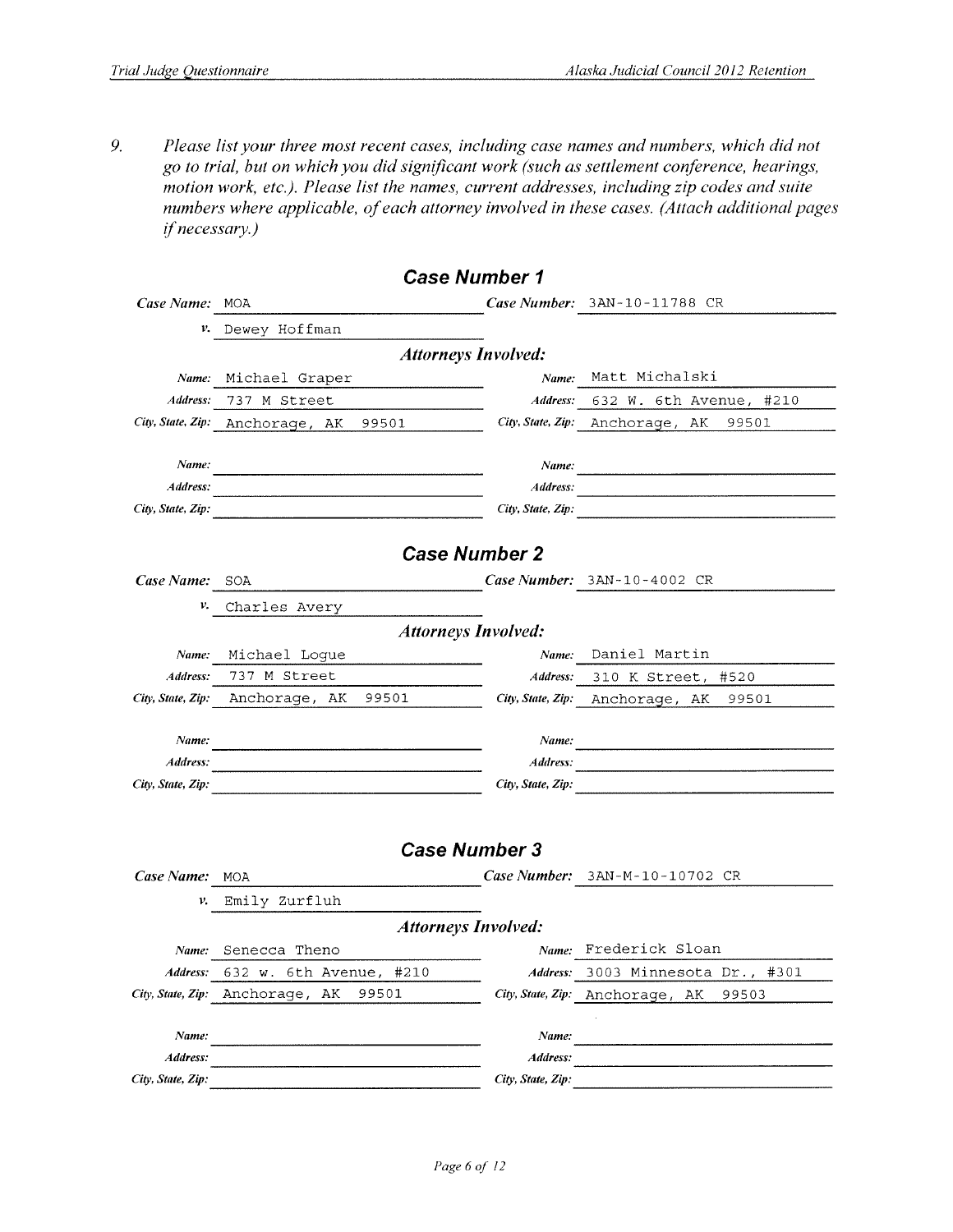Optional: If you deem it helpful to the Council, please list up to three other cases during 10. your past term in which you believe your work was particularly noteworthy. Please list the names, current addresses, including zip codes and suite numbers where applicable, of each attorney involved in these cases. (Attach additional pages if necessary.)

|                   | <b>Case Number 1</b>                                                                                                           |                                                                                                                        |
|-------------------|--------------------------------------------------------------------------------------------------------------------------------|------------------------------------------------------------------------------------------------------------------------|
| Case Name:        | Case Number:                                                                                                                   |                                                                                                                        |
| ν.                |                                                                                                                                |                                                                                                                        |
|                   | <b>Attorneys Involved:</b>                                                                                                     |                                                                                                                        |
| Name:             |                                                                                                                                |                                                                                                                        |
| Address:          |                                                                                                                                |                                                                                                                        |
| City, State, Zip: | City, State, Zip:                                                                                                              |                                                                                                                        |
| Name:             |                                                                                                                                |                                                                                                                        |
| Address:          |                                                                                                                                |                                                                                                                        |
| City, State, Zip: | City, State, Zip:                                                                                                              |                                                                                                                        |
|                   | <b>Case Number 2</b>                                                                                                           |                                                                                                                        |
| Case Name:        | Case Number:                                                                                                                   |                                                                                                                        |
| ν.                |                                                                                                                                |                                                                                                                        |
|                   | <b>Attorneys Involved:</b>                                                                                                     |                                                                                                                        |
| Name:             |                                                                                                                                | Name:                                                                                                                  |
| Address:          | Address:<br><u> 1980 - Jan Samman, mars et al. 1980 - Anna Amerikaanse kommunister (</u>                                       |                                                                                                                        |
| City, State, Zip: | City, State, Zip:                                                                                                              |                                                                                                                        |
| Name:             | Name:                                                                                                                          |                                                                                                                        |
| Address:          | Address:                                                                                                                       |                                                                                                                        |
| City, State, Zip: | City, State, Zip:                                                                                                              |                                                                                                                        |
|                   | <b>Case Number 3</b>                                                                                                           |                                                                                                                        |
| Case Name:        | Case Number:                                                                                                                   |                                                                                                                        |
| ν.                |                                                                                                                                |                                                                                                                        |
|                   | <b>Attorneys Involved:</b>                                                                                                     |                                                                                                                        |
| Name:             |                                                                                                                                |                                                                                                                        |
| Address:          | <u> 1980 - Andrea Stadt Barbon, Amerikaansk politiker (</u>                                                                    |                                                                                                                        |
| City, State, Zip: | City, State, Zip:                                                                                                              |                                                                                                                        |
|                   |                                                                                                                                |                                                                                                                        |
| Name:             | Name:<br><u> 1980 - Andrea Andrea Andrea Andrea Andrea Andrea Andrea Andrea Andrea Andrea Andrea Andrea Andrea Andrea Andr</u> | <u> 1980 - Januar James, politik fizikar eta industrial eta industrial eta industrial eta industrial eta industria</u> |
| Address:          | Address:                                                                                                                       |                                                                                                                        |
| City, State, Zip: | City, State, Zip:                                                                                                              |                                                                                                                        |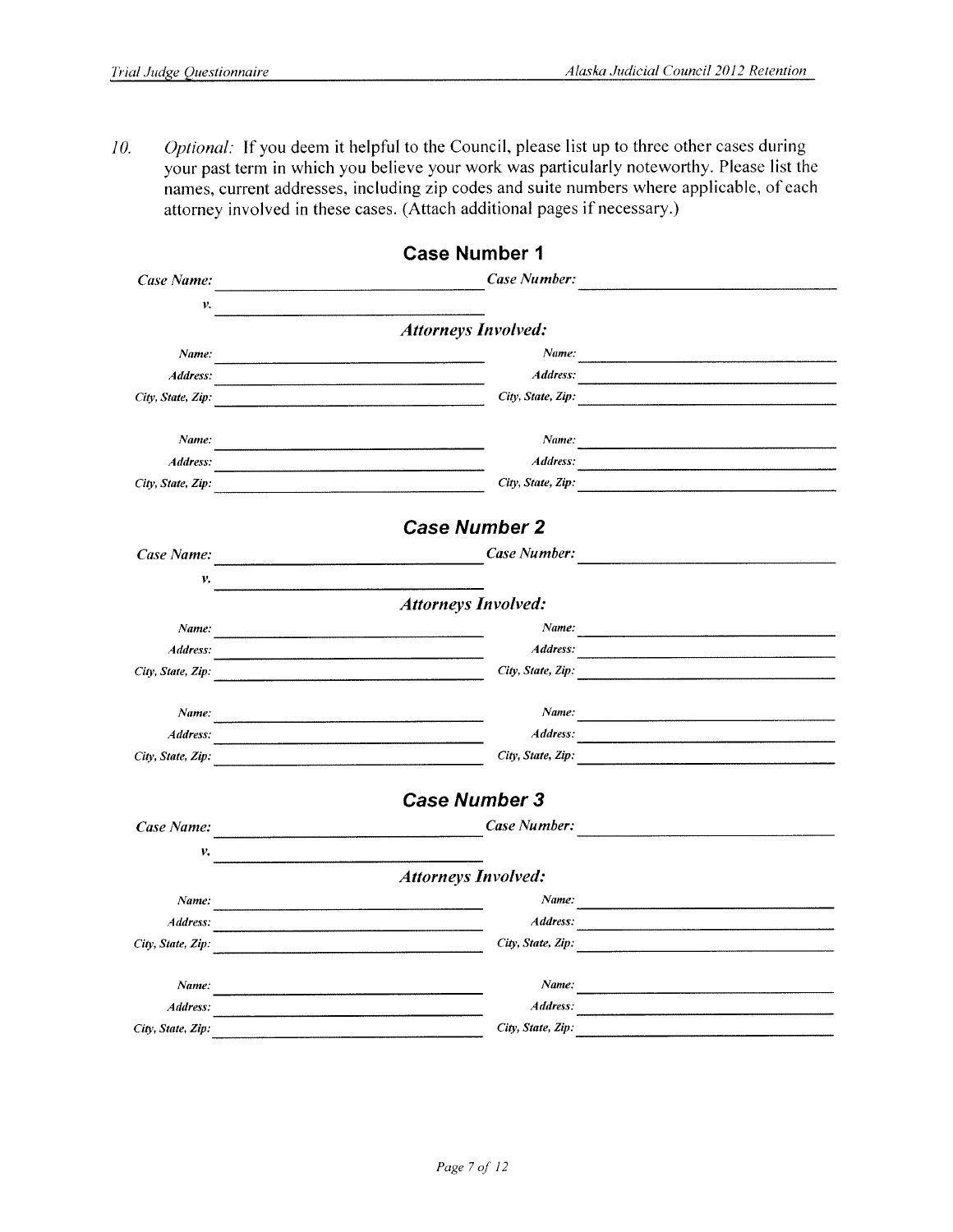## Alaska Judicial Council Recommendation Judge Pamela Scott Washington, District Court, Anchorage

#### **Judicial Council Recommendation 2012**

The Alaska Judicial Council is a non-partisan citizens' commission established by the Alaska constitution. Alaskan law requires the Council to evaluate judges' performance and authorizes the Council to recommend to voters whether judges should be retained in office. The Judicial Council reviews judges' integrity, diligence, legal ability, fairness, demeanor, ability to manage their caseloads, and overall performance of their judicial responsibilities in and out of the courtroom. The Judicial Council finds Judge Washington to be *Qualified* and recommends unanimously that the public vote **"YES"** to retain her as a district court judge.

#### **Judicial Council Evaluation**

The Judicial Council surveyed thousands of Alaskans including peace and probation officers, court employees, attorneys, jurors, social workers and guardians ad litem about the judges on the ballot. Respondents were asked to rate judicial performance and to submit comments. The Council also reviewed the ratings and observations of the Alaska Judicial Observers, independent community-based volunteers. The Council reviewed the judge's peremptory challenge, recusals, and appellate affirmance and reversal rates; any civil or criminal litigation involving the judge; APOC and court system conflict-of-interest statements; any disciplinary files involving the judge; and whether a judge's pay was withheld for an untimely decision. The Council reviewed other court records and investigated judicial conduct in specific cases. The Council interviewed some judges, attorneys, and court staff, and held a statewide public hearing to obtain comments about judges.

|                      | <b>Attorney</b><br><b>Survey</b> | Peace<br><b>Officer</b><br><b>Survey</b> | Juror<br><b>Survey</b> | Court<br><b>Employee</b><br><b>Survey</b> | <b>Social Workers</b><br><b>Guardians ad Litem</b> |
|----------------------|----------------------------------|------------------------------------------|------------------------|-------------------------------------------|----------------------------------------------------|
| <b>Legal Ability</b> | 3.4                              | ---                                      | ---                    | ---                                       | ---                                                |
| Impartiality         | 3.9                              | 4.0                                      | 4.9                    | 4.3                                       | ---                                                |
| Integrity            | 4.0                              | 4.0                                      | ---                    | 4.2                                       | ---                                                |
| Temperament          | 4.0                              | 4.3                                      | 4.9                    | 4.2                                       | ---                                                |
| Diligence            | 3.8                              | 3.8                                      | ---                    | 4.1                                       | $---$                                              |
| Overall              | 3.7                              | 4.0                                      | 4.8                    | 4.1                                       | ---                                                |



 **1.0 = Poor** 

## **Summary of Survey Information**

Survey respondents rated Judge Washington on the categories summarized in the table above, using 5 as the highest rating possible. The attorney rating for Judge Washington on overall performance was 3.7. Peace and probation officers gave Judge Washington a rating of 4.0. Jurors rated her 4.8 overall and court employees gave her 4.1. No social workers or guardians ad litem rated Judge Washington. The Alaska Judicial Observers rated her 3.18.

### **Recommendation: Vote "YES" to retain Judge Pamela Scott Washington**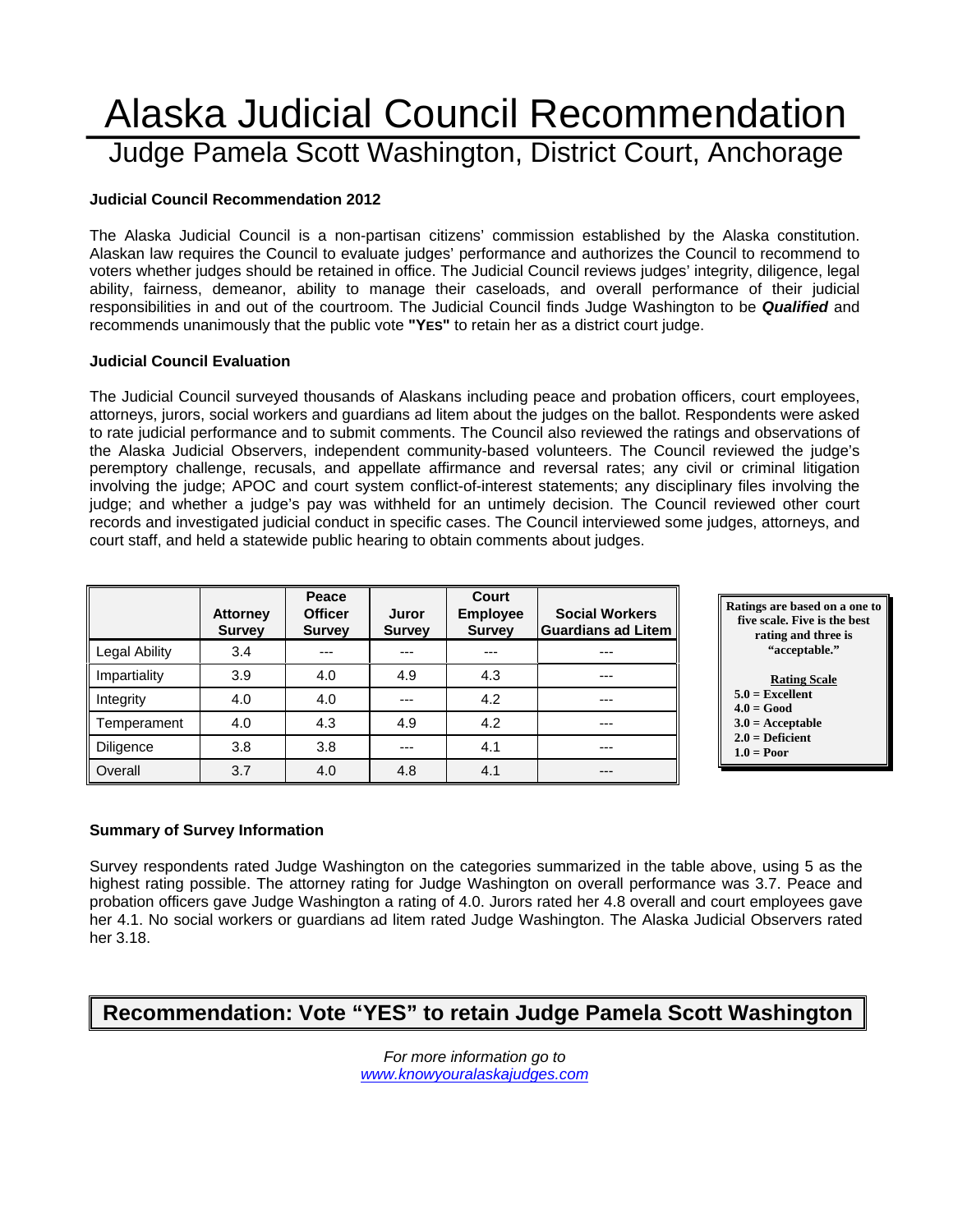|                                    | Legal                                         |                  | Impartiality/             |                  | <b>Judicial</b>          |                  |                          |                    | <b>Overall</b>                                |                  |                         |                  |
|------------------------------------|-----------------------------------------------|------------------|---------------------------|------------------|--------------------------|------------------|--------------------------|--------------------|-----------------------------------------------|------------------|-------------------------|------------------|
|                                    | <b>Ability</b>                                |                  | <b>Fairness</b>           |                  |                          | <b>Integrity</b> |                          | <b>Temperament</b> | <b>Diligence</b>                              |                  | <b>Evaluation</b>       |                  |
|                                    | Mean                                          | N                | Mean                      | N                | Mean                     | N                | Mean                     | N                  | Mean                                          | N                | Mean                    | N                |
| <b>Basis for Evaluation</b>        |                                               |                  |                           |                  |                          |                  |                          |                    |                                               |                  |                         |                  |
| No Response                        |                                               | 22               |                           | 8                |                          | 11               |                          | $\overline{9}$     |                                               | 22               |                         | 11               |
| <b>Direct Professional</b>         | 3.4                                           | 89               | 3.9                       | 98               | 4.0                      | 97               | 4.0                      | 97                 | 3.8                                           | 88               | 3.7                     | 98               |
| Experience in last 5 yrs           | 3.4                                           | 84               | 3.9                       | 93               | 4.0                      | 92               | 4.0                      | 92                 | 3.9                                           | 82               | 3.8                     | 91               |
| Experience not in last 5 yrs       | 3.3                                           | 4                | 3.8                       | 4                | 3.5                      | $\overline{4}$   | 3.5                      | $\overline{4}$     | 3.5                                           | $\overline{4}$   | 3.2                     | 5                |
| Professional Reputation            | 3.4                                           | 16               | 4.0                       | 19               | 4.0                      | 18               | 3.8                      | 19                 | 3.7                                           | 17               | 3.6                     | 18               |
| <b>Other Personal Contacts</b>     | 3.8                                           | 11               | 4.1                       | 13               | 4.2                      | 12               | 4.3                      | 13                 | 3.8                                           | 11               | 3.8                     | 11               |
| <b>Type of Practice</b>            |                                               |                  |                           |                  |                          |                  |                          |                    |                                               |                  |                         |                  |
| No Response                        |                                               | 12               |                           | 3                |                          | $\overline{4}$   |                          | $\overline{4}$     |                                               | 13               |                         | 3                |
| Private, Solo                      | 3.6                                           | 28               | 3.8                       | 31               | 3.9                      | 30               | 4.0                      | 31                 | 3.9                                           | 27               | 3.8                     | 30               |
| Private, 2-5 Attorneys             | 3.1                                           | 13               | 3.5                       | 13               | 3.5                      | 13               | 3.5                      | 13                 | 3.3                                           | 14               | 3.3                     | 15               |
| Private, 6+ Attorneys              | 2.7                                           | 3                | 4.0                       | 4                | 4.3                      | $\overline{4}$   | 3.7                      | 3                  | 4.3                                           | $\overline{4}$   | 4.0                     | $\overline{4}$   |
| Private, Corporate Employee        | 4.0                                           | $\overline{2}$   | 4.0                       | $\overline{2}$   | 4.0                      | 2                | 4.0                      | $\overline{2}$     | 4.0                                           | $\overline{2}$   | 4.0                     | $\overline{2}$   |
| Judge or Judicial Officer          | 3.8                                           | 21               | 4.5                       | 22               | 4.7                      | 22               | 4.5                      | 22                 | 3.9                                           | 18               | 4.3                     | 22               |
| Government                         | 3.0                                           | 21               | 3.7                       | 24               | 3.8                      | 24               | 3.8                      | 24                 | 3.8                                           | 21               | 3.4                     | 23               |
| Public Service Agency/Org          | $-$                                           | $\boldsymbol{0}$ | 5.0                       | 1                | 5.0                      | 1                | 5.0                      | -1                 | 5.0                                           | 1                | 5.0                     | $\mathbf{1}$     |
| Other                              | $\overline{a}$                                | $\boldsymbol{0}$ | $\overline{\phantom{a}}$  | $\boldsymbol{0}$ | $\overline{\phantom{a}}$ | $\boldsymbol{0}$ | --                       | $\boldsymbol{0}$   | $\pm$ $\pm$                                   | $\boldsymbol{0}$ | --                      | $\boldsymbol{0}$ |
| <b>Years of Practice in Alaska</b> |                                               |                  |                           |                  |                          |                  |                          |                    |                                               |                  |                         |                  |
| No Response                        |                                               | 12               |                           | 3                |                          | $\overline{4}$   |                          | $\overline{4}$     |                                               | 13               |                         | 3                |
| 5 Years or fewer                   | 3.6                                           | 9                | 4.1                       | 10               | 4.2                      | 10               | 4.0                      | 10                 | 4.4                                           | 9                | 3.9                     | 10               |
| 6 to 10 years                      | 2.8                                           | 6                | 3.8                       | 9                | 3.9                      | 9                | 4.1                      | 9                  | 3.9                                           | 8                | 3.8                     | 9                |
| 11 to 15 years                     | 2.5                                           | 8                | 3.1                       | 8                | 3.4                      | 8                | 3.4                      | $\,8\,$            | 2.7                                           | 6                | 2.6                     | $\,8\,$          |
| 16 to 20 years                     | 3.3                                           | 14               | 3.7                       | 15               | 3.6                      | 15               | 3.6                      | 15                 | 3.6                                           | 14               | 3.5                     | 15               |
| 21 years or more                   | 3.6                                           | 50               | 4.1                       | 54               | 4.2                      | 53               | 4.2                      | 53                 | 3.9                                           | 49               | 3.9                     | 54               |
| Gender                             |                                               |                  |                           |                  |                          |                  |                          |                    |                                               |                  |                         |                  |
| No Response                        |                                               | 12               |                           | 3                |                          | 4                |                          | $\overline{4}$     |                                               | 13               |                         | 3                |
| Male                               | 3.4                                           | 62               | 3.9                       | 68               | 4.1                      | 67               | 4.1                      | 67                 | 3.9                                           | 60               | 3.8                     | 68               |
| Female                             | 3.3                                           | 26               | 3.9                       | 29               | 3.9                      | 29               | 3.8                      | 29                 | 3.7                                           | 27               | 3.7                     | 29               |
| <b>Cases Handled</b>               |                                               |                  |                           |                  |                          |                  |                          |                    |                                               |                  |                         |                  |
| No Response                        |                                               | 12               |                           | 3                |                          | $\overline{4}$   |                          | $\overline{4}$     |                                               | 13               |                         | 3                |
| Prosecution                        | 2.9                                           | 11               | 3.7                       | 12               | 3.8                      | 12               | 3.8                      | 12                 | 3.8                                           | 11               | 3.4                     | 12               |
| Mainly Criminal                    | 3.6                                           | 14               | 3.7                       | 16               | 4.1                      | 16               | 4.1                      | 16                 | 4.3                                           | 12               | 3.7                     | 15               |
| Mixed Criminal & Civil             | 3.4                                           | 33               | 3.9                       | 33               | 4.0                      | 33               | 3.9                      | 33                 | 3.6                                           | 31               | 3.7                     | 33               |
| Mainly Civil                       | 3.5                                           | 28               | 4.0                       | 33               | 4.1                      | 32               | 4.0                      | 32                 | 3.8                                           | 31               | 3.9                     | 35               |
| Other                              | 4.0                                           | $\mathbf{1}$     | 4.5                       | $\sqrt{2}$       | 4.5                      | $\overline{c}$   | 4.5                      | $\boldsymbol{2}$   | 5.0                                           | $\mathbf{1}$     | 5.0                     | $\mathbf{1}$     |
| <b>Location of Practice</b>        |                                               |                  |                           |                  |                          |                  |                          |                    |                                               |                  |                         |                  |
| No Response                        |                                               | 12               |                           | $\mathfrak{Z}$   |                          | $\overline{4}$   |                          | $\overline{4}$     |                                               | 13               |                         | 3                |
| <b>First District</b>              | 2.5                                           | $\sqrt{2}$       | 3.7                       | 3                | 3.7                      | 3                | 3.3                      | 3                  | 3.0                                           | $\overline{2}$   | 3.3                     | 3                |
| <b>Second District</b>             | $\mathbb{L}^{\perp}$                          | $\boldsymbol{0}$ | $\mathbb{L}^{\mathbb{L}}$ | $\boldsymbol{0}$ | $\overline{\phantom{a}}$ | $\boldsymbol{0}$ | $\overline{a}$           | $\boldsymbol{0}$   | ц.                                            | $\boldsymbol{0}$ | Ц.                      | $\boldsymbol{0}$ |
| Third District                     | 3.4                                           | 82               | 4.0                       | 90               | 4.1                      | 89               | 4.0                      | 89                 | 3.9                                           | 81               | 3.8                     | 90               |
| Fourth District                    | 1.5                                           | $\boldsymbol{2}$ | 2.0                       | $\boldsymbol{2}$ | 2.0                      | 2                | 2.5                      | $\overline{2}$     | 2.5                                           | $\overline{2}$   | 2.0                     | $\overline{2}$   |
| Outside of Alaska                  | $\mathord{\hspace{1pt}\text{--}\hspace{1pt}}$ | $\boldsymbol{0}$ | $\mathbb{H}^2$            | $\boldsymbol{0}$ | $\overline{\phantom{a}}$ | $\boldsymbol{0}$ | $\overline{\phantom{a}}$ | $\boldsymbol{0}$   | $\mathord{\hspace{1pt}\text{--}\hspace{1pt}}$ | $\boldsymbol{0}$ | $\mathbb{L} \mathbb{L}$ | $\boldsymbol{0}$ |

#### **Judge Pamela Scott Washington: Detailed Information Responses Alaska Bar Association Members**

Note: Ratings for only those respondents who reported direct professional experience with the judge.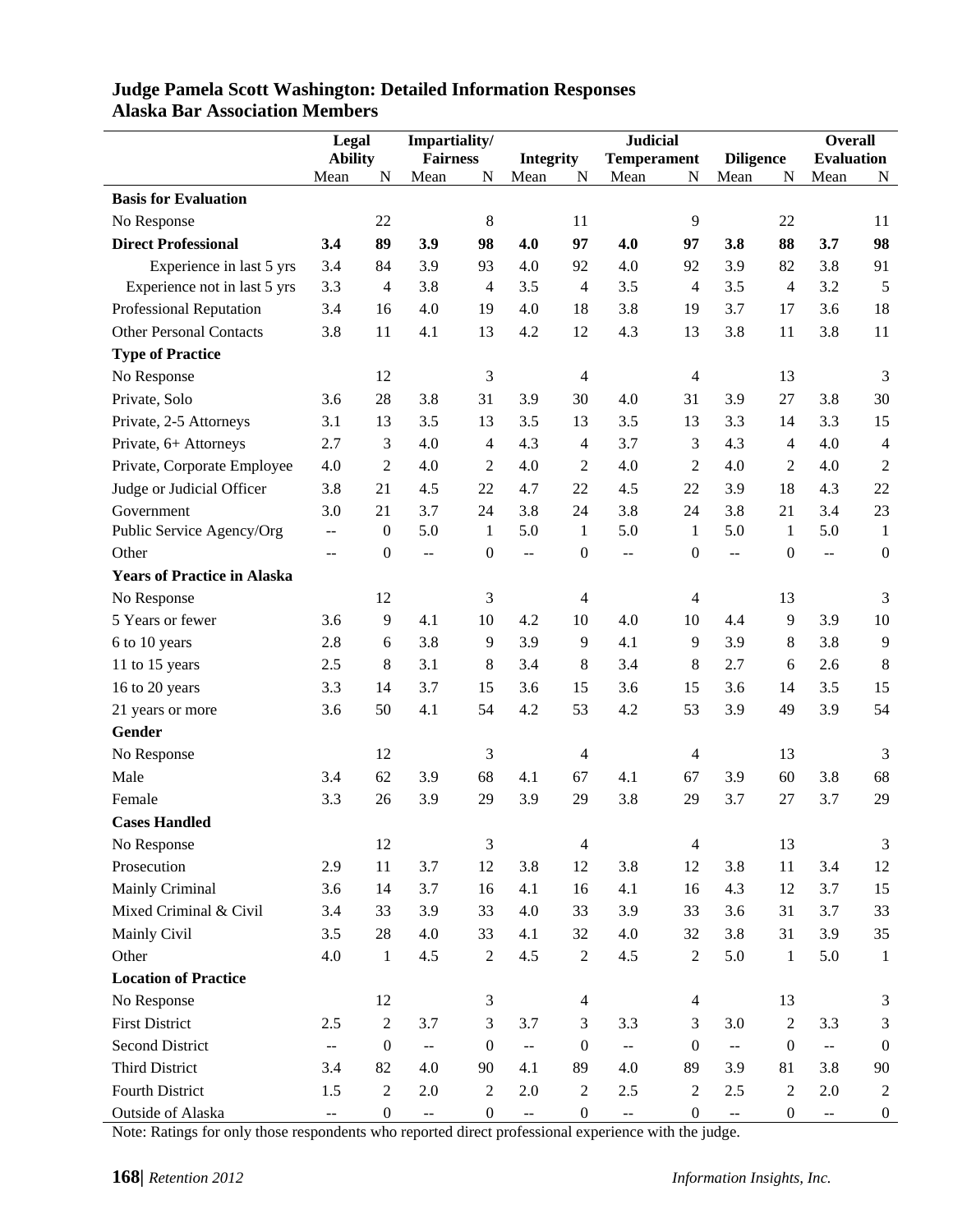| Distribution of Court Employee Ratings*<br><b>2012 Retention Evaluation</b><br><b>Pamela Scott Washington</b> |                            |                  |      |                |                  |      |             |  |  |  |
|---------------------------------------------------------------------------------------------------------------|----------------------------|------------------|------|----------------|------------------|------|-------------|--|--|--|
|                                                                                                               | <b>Number of Responses</b> |                  |      |                |                  |      |             |  |  |  |
| <b>Survey Category</b>                                                                                        | Total                      | <b>Excellent</b> | Good | Acceptable     | <b>Deficient</b> | Poor | <b>Mean</b> |  |  |  |
| <b>Impartiality/Fairness</b>                                                                                  | 34                         | 17               | 11   | $\overline{4}$ | 2                | 0    | 4.3         |  |  |  |
| Integrity                                                                                                     | 34                         | 16               | 11   | 6              | 1                | 0    | 4.2         |  |  |  |
| <b>Judicial Temperament</b>                                                                                   | 34                         | 17               | 10   | 5              | 2                | 0    | 4.2         |  |  |  |
| <b>Diligence</b>                                                                                              | 34                         | 16               | 10   | 4              | 2                | 2    | 4.1         |  |  |  |
| <b>Overall Evaluation</b>                                                                                     | 34                         | 15               | 12   | 3              | 4                | 0    | 4.1         |  |  |  |

\* *Ratings are based on direct professional experience*.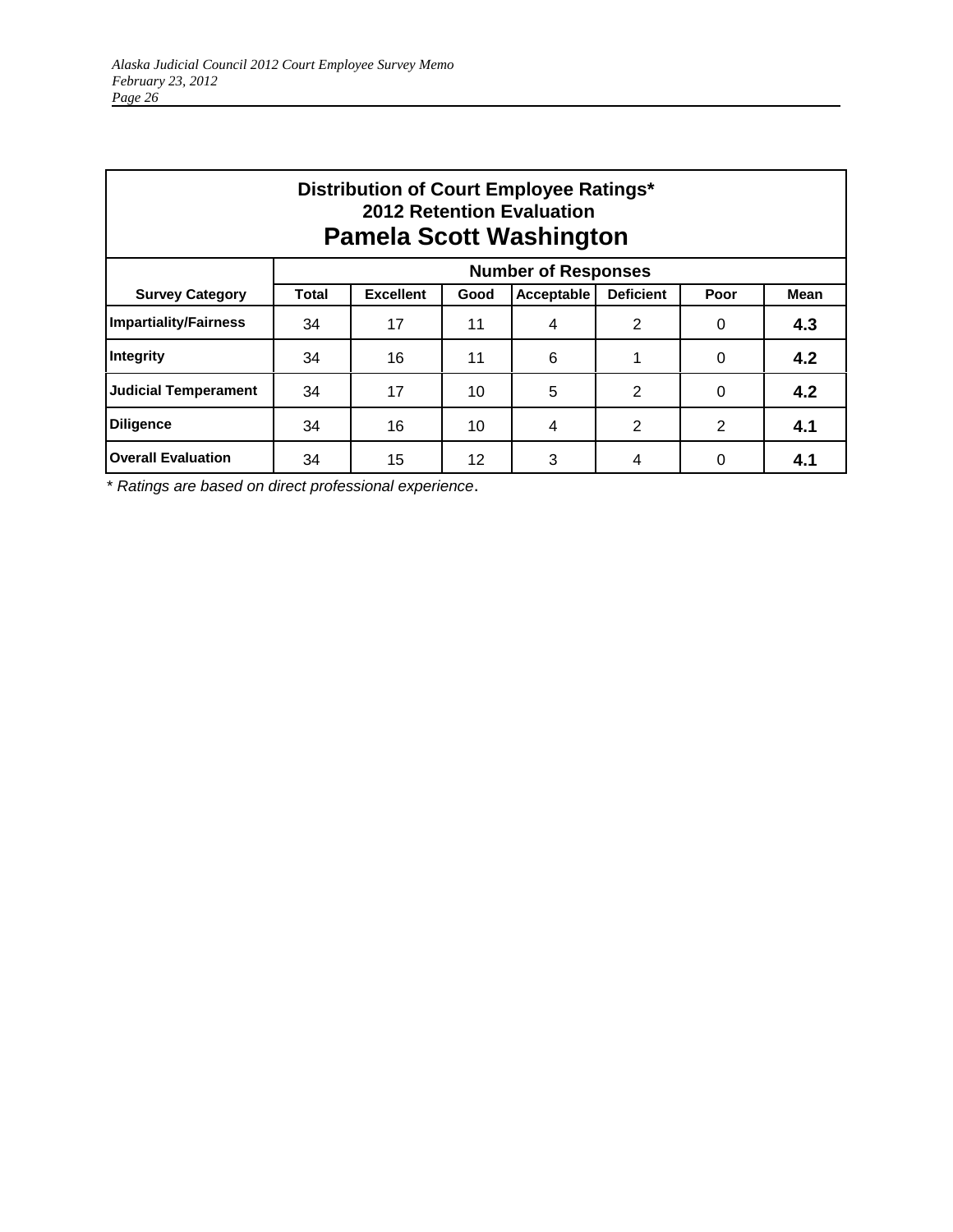#### **Judge Pamela Scott Washington Peace and Probation Officers**

|                                           | Impartiality/   |                  |                                               |                  | <b>Judicial</b>          |                  |                                               | <b>Overall</b>   |                                               |                  |
|-------------------------------------------|-----------------|------------------|-----------------------------------------------|------------------|--------------------------|------------------|-----------------------------------------------|------------------|-----------------------------------------------|------------------|
|                                           | <b>Fairness</b> |                  | <b>Integrity</b>                              |                  | <b>Temperament</b>       |                  | <b>Diligence</b>                              |                  | <b>Evaluation</b>                             |                  |
|                                           | Mean            | N                | Mean                                          | N                | Mean                     | N                | Mean                                          | N                | Mean                                          | N                |
| <b>Basis for Evaluation</b>               |                 |                  |                                               |                  |                          |                  |                                               |                  |                                               |                  |
| No Response                               |                 | $\mathbf{1}$     |                                               | $\boldsymbol{2}$ |                          | $\mathbf{1}$     |                                               | $\overline{4}$   |                                               | 1                |
| <b>Direct Professional</b>                | 4.0             | 13               | 4.0                                           | 12               | 4.3                      | 13               | 3.8                                           | 10               | 4.0                                           | 13               |
| Experience in last 5 yrs                  | 4.0             | 13               | 4.0                                           | 13               | 4.3                      | 13               | 3.8                                           | 10               | 4.0                                           | 13               |
| Experience not in last 5 yrs              | $\overline{a}$  | $\boldsymbol{0}$ | $\overline{\phantom{a}}$                      | $\boldsymbol{0}$ | $\overline{\phantom{a}}$ | $\boldsymbol{0}$ | $\mathord{\hspace{1pt}\text{--}\hspace{1pt}}$ | $\mathbf{0}$     | $\mathord{\hspace{1pt}\text{--}\hspace{1pt}}$ | $\boldsymbol{0}$ |
| Professional Reputation                   | 3.5             | 2                | 3.5                                           | $\overline{2}$   | 3.5                      | 2                | 3.5                                           | 2                | 3.5                                           | $\overline{2}$   |
| <b>Other Personal Contacts</b>            | --              | $\boldsymbol{0}$ | $\overline{\phantom{m}}$                      | $\boldsymbol{0}$ | $- -$                    | $\boldsymbol{0}$ | $\overline{a}$                                | $\boldsymbol{0}$ | $\overline{\phantom{a}}$                      | $\boldsymbol{0}$ |
| <b>Type of Work</b>                       |                 |                  |                                               |                  |                          |                  |                                               |                  |                                               |                  |
| No Response                               |                 | $\mathbf{1}$     |                                               | $\boldsymbol{2}$ |                          | 1                |                                               | $\overline{4}$   |                                               | 1                |
| <b>State Law Enforcement Officer</b>      | 3.9             | 7                | 3.8                                           | 6                | 4.3                      | 7                | 3.3                                           | 6                | 3.9                                           | 7                |
| Municipal/Borough Law Enforcement Officer | 4.2             | 6                | 4.2                                           | 6                | 4.3                      | 6                | 4.5                                           | $\overline{4}$   | 4.2                                           | 6                |
| Village Public Safety Officer (VPSO)      | --              | $\boldsymbol{0}$ | $\overline{\phantom{m}}$                      | $\boldsymbol{0}$ | $\overline{a}$           | $\mathbf{0}$     | $-$                                           | $\boldsymbol{0}$ | $\mathbb{L}^{\mathbb{L}}$                     | $\boldsymbol{0}$ |
| Probation/Parole Officer                  | $-$             | $\boldsymbol{0}$ | $\overline{\phantom{a}}$                      | $\boldsymbol{0}$ | --                       | $\boldsymbol{0}$ | $\overline{a}$                                | $\boldsymbol{0}$ | $\overline{a}$                                | $\boldsymbol{0}$ |
| Other                                     |                 | $\boldsymbol{0}$ | $\overline{a}$                                | $\boldsymbol{0}$ | --                       | $\theta$         | --                                            | $\boldsymbol{0}$ | $\overline{a}$                                | $\boldsymbol{0}$ |
| <b>Length of Experience</b>               |                 |                  |                                               |                  |                          |                  |                                               |                  |                                               |                  |
| No Response                               |                 | 1                |                                               | $\boldsymbol{2}$ |                          | 1                |                                               | $\overline{4}$   |                                               | 1                |
| 5 Years or fewer                          | 5.0             | $\mathbf{1}$     | 5.0                                           | $\mathbf{1}$     | 4.0                      | 1                | 5.0                                           | 1                | 4.0                                           | $\mathbf{1}$     |
| 6 to 10 years                             | 4.0             | 7                | 4.0                                           | 6                | 4.6                      | 7                | 3.7                                           | 7                | 4.1                                           | $\tau$           |
| 11 to 15 years                            | 3.5             | 2                | 3.5                                           | $\boldsymbol{2}$ | 3.5                      | 2                | 3.5                                           | $\mathfrak{2}$   | 3.5                                           | $\sqrt{2}$       |
| 16 to 20 years                            | 4.5             | $\overline{2}$   | 4.5                                           | $\boldsymbol{2}$ | 5.0                      | 2                | $\mathbb{L}^{\mathbb{L}}$                     | $\Omega$         | 4.5                                           | $\boldsymbol{2}$ |
| 21 years or more                          | 3.0             | $\mathbf{1}$     | 3.0                                           | $\mathbf{1}$     | 3.0                      | 1                | $\overline{a}$                                | $\boldsymbol{0}$ | 3.0                                           | $\mathbf{1}$     |
| Gender                                    |                 |                  |                                               |                  |                          |                  |                                               |                  |                                               |                  |
| No Response                               |                 | $\mathbf{1}$     |                                               | $\boldsymbol{2}$ |                          | 1                |                                               | 4                |                                               | 1                |
| Male                                      | 4.1             | 11               | 4.1                                           | 10               | 4.5                      | 11               | 3.9                                           | $\,8\,$          | 4.1                                           | 11               |
| Female                                    | 3.5             | $\overline{c}$   | 3.5                                           | $\sqrt{2}$       | 3.5                      | 2                | 3.5                                           | $\overline{2}$   | 3.5                                           | $\overline{2}$   |
| <b>Location of Work</b>                   |                 |                  |                                               |                  |                          |                  |                                               |                  |                                               |                  |
| No Response                               |                 | $\mathbf{1}$     |                                               | $\boldsymbol{2}$ |                          | 1                |                                               | $\overline{4}$   |                                               | 1                |
| <b>First District</b>                     |                 | 0                |                                               | $\boldsymbol{0}$ |                          | 0                |                                               | $\boldsymbol{0}$ |                                               | $\boldsymbol{0}$ |
| <b>Second District</b>                    |                 | 0                |                                               | $\boldsymbol{0}$ |                          | $\boldsymbol{0}$ |                                               | $\boldsymbol{0}$ |                                               | $\boldsymbol{0}$ |
| Third District                            | 4.0             | 13               | 4.0                                           | 12               | 4.3                      | 13               | 3.8                                           | 10               | 4.0                                           | 13               |
| <b>Fourth District</b>                    |                 | $\boldsymbol{0}$ | $\overline{\phantom{a}}$                      | $\boldsymbol{0}$ | --                       | $\boldsymbol{0}$ | $\mathbb{L}^{\mathbb{L}}$                     | $\boldsymbol{0}$ | $-$                                           | $\boldsymbol{0}$ |
| <b>Community Population</b>               |                 |                  |                                               |                  |                          |                  |                                               |                  |                                               |                  |
| No Response                               |                 | $\mathbf{1}$     |                                               | $\boldsymbol{2}$ |                          | 1                |                                               | 4                |                                               | 1                |
| <b>Under 2,000</b>                        |                 | $\boldsymbol{0}$ | --                                            | $\boldsymbol{0}$ |                          | $\boldsymbol{0}$ |                                               | $\boldsymbol{0}$ |                                               | $\boldsymbol{0}$ |
| Between 2,000 and 35,000                  | $-$             | $\boldsymbol{0}$ | $\mathord{\hspace{1pt}\text{--}\hspace{1pt}}$ | $\boldsymbol{0}$ | --                       | $\boldsymbol{0}$ | $\overline{a}$                                | $\boldsymbol{0}$ | $\overline{\phantom{a}}$                      | $\boldsymbol{0}$ |
| Over 35,000                               | 4.0             | 13               | 4.0                                           | 12               | 4.3                      | 13               | 3.8                                           | 10               | 4.0                                           | 13               |

Note: Ratings for only those respondents who reported direct professional experience with the judge.